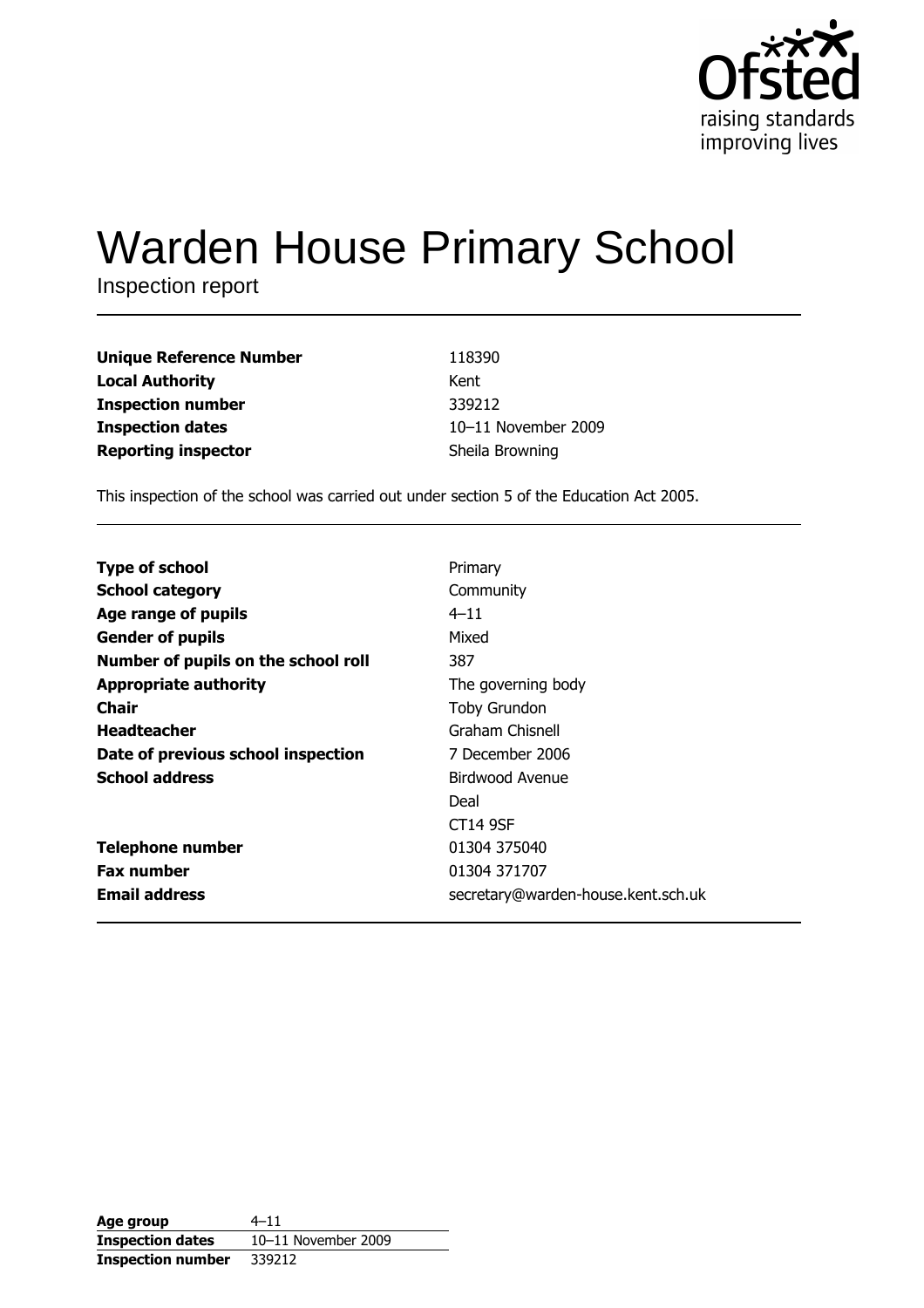The Office for Standards in Education, Children's Services and Skills (Ofsted) regulates and inspects to achieve excellence in the care of children and young people, and in education and skills for learners of all ages. It regulates and inspects childcare and children's social care, and inspects the Children and Family Court Advisory Support Service (Cafcass), schools, colleges, initial teacher training, work-based learning and skills training, adult and community learning, and education and training in prisons and other secure establishments. It rates council children's services, and inspects services for looked after children, safequarding and child protection.

Further copies of this report are obtainable from the school. Under the Education Act 2005, the school must provide a copy of this report free of charge to certain categories of people. A charge not exceeding the full cost of reproduction may be made for any other copies supplied.

If you would like a copy of this document in a different format, such as large print or Braille, please telephone 08456 404045, or email enquiries@ofsted.gov.uk.

You may copy all or parts of this document for non-commercial educational purposes, as long as you give details of the source and date of publication and do not alter the documentation in any way.

Royal Exchange Buildings St Ann's Square Manchester M2 7LA T: 08456 404045 Textphone: 0161 618 8524 E: enquiries@ofsted.gov.uk W: www.ofsted.gov.uk © Crown copyright 2009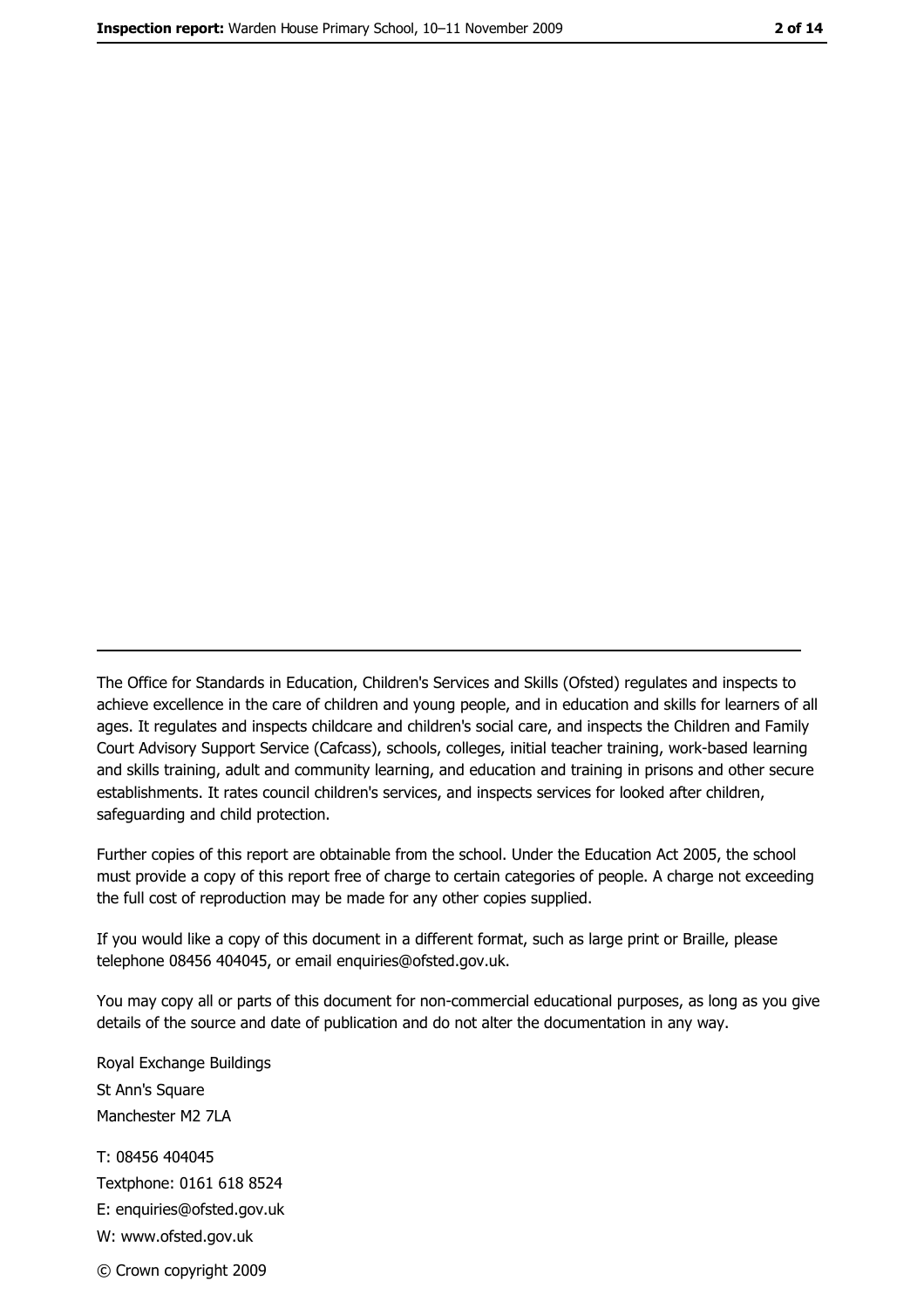# **Introduction**

This inspection was carried out by three additional inspectors. The inspectors visited 15 lessons and held meetings with governors, members of staff, pupils and parents. They observed the school's work, and looked at a range of school documentation, including the self-evaluation form, safeguarding and other policy documents, the school improvement plan and records of pupils' progress. They also took into account the views of parents, pupils and staff expressed in questionnaires.

The inspection team reviewed many aspects of the school's work. It looked in detail at the following:

- the impact of measures to accelerate pupils' attainment, particularly in writing  $\blacksquare$
- how well teachers convey high expectations, provide quality quidance in marking  $\blacksquare$ and use assessment information to modify their teaching
- the extent of pupils' appreciation of those with differing backgrounds and cultures  $\blacksquare$ represented nationally and globally
- the robustness of leadership at all levels in improving teaching and learning and  $\blacksquare$ pupils' achievement.

# **Information about the school**

This is a larger-than-average school. Almost all of the pupils are from White British backgrounds. The proportion of pupils with special educational needs and/or learning disabilities is much higher than the national average, with most having moderate learning, behavioural, emotional and social difficulties. Early Years Foundation Stage provision is in two Reception classes. The school shares the site with an independent nursery setting, with which it has close links. The school manages a breakfast and after-school club as well as holiday activities for its pupils. The school has been recognised for its contribution to the community. The school has experienced some significant staffing changes over recent years including at senior level. In April 2009, a new headteacher was appointed to the school. A new chair of governors was appointed in February 2009 and both staffing and governors' responsibilities have been restructured.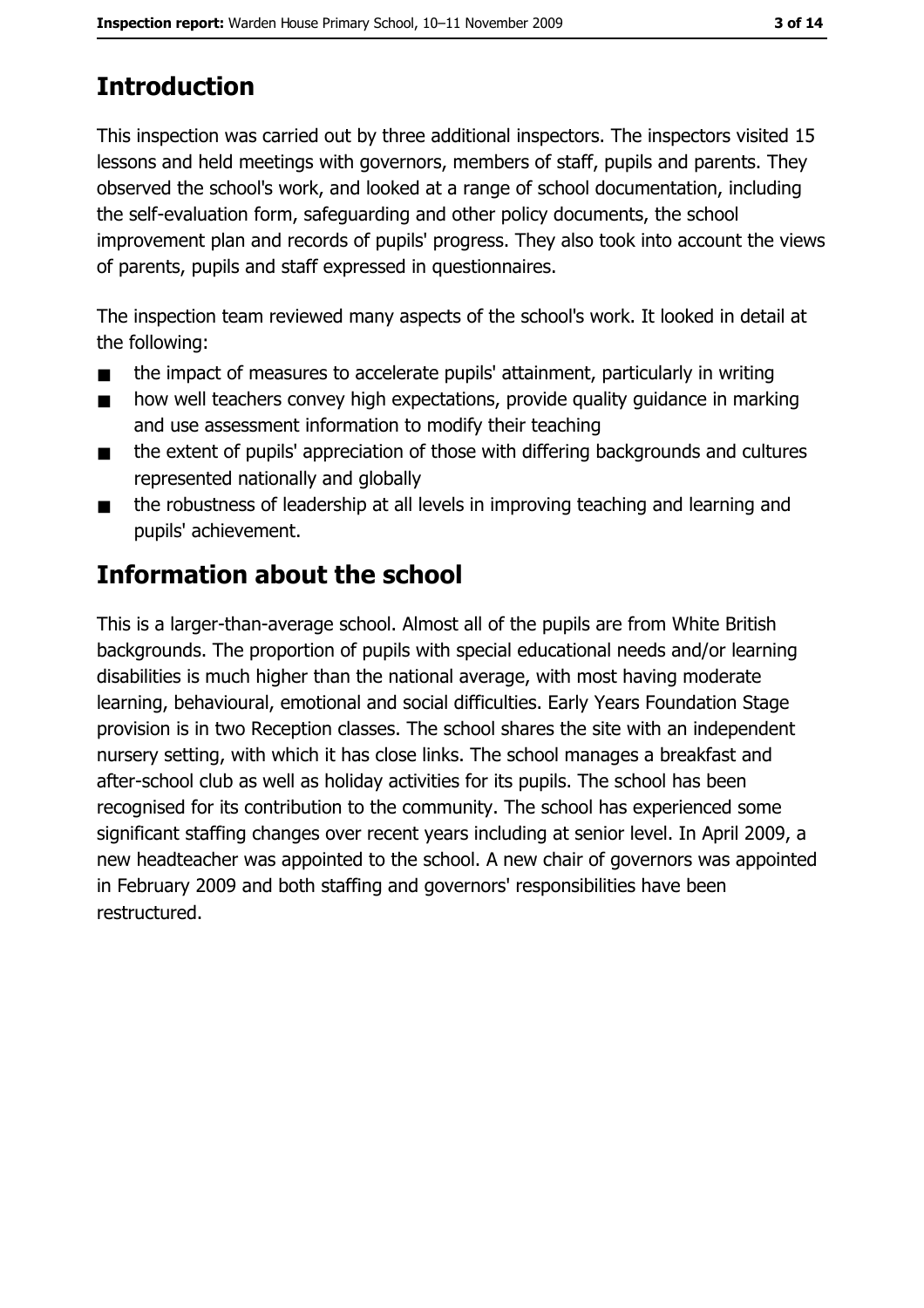# **Inspection judgements**

### Overall effectiveness: how good is the school?

#### The school's capacity for sustained improvement

## **Main findings**

Warden House Primary provides a satisfactory education for its pupils. Parents are very appreciative of the good care, guidance and support given to their children. Consequently, pupils are nurtured well and enjoy all aspects of school life. This is reflected in their good attendance, behaviour and positive learning attitudes. Extended school activities, breakfast and after-school clubs are wide ranging and very popular. The school's aims, 'Be safe, Be kind, Be careful, Be happy', underpin and support pupils' good personal development and the expectations of Every Child Matters guidance effectively. The school is now poised to move forward more strongly with a 'fired-up' staff as a result of strong and clear leadership from the headteacher. Staff and governors share his commitment, drive and determination to school improvement. Self-evaluation is broadly accurate and leadership is focused on remedying areas of weaknesses in teaching, other provision and outcomes. The school's management, checking systems and procedures have been reviewed and tightened, and standards are rising. Several improvements such as in pupils' attainment, teaching and learning are recent, which is why leadership and management and the school's capacity to improve are satisfactory rather than good.

Children in the Reception classes get off to a satisfactory start. Smooth induction arrangements ensure they settle quickly to learning routines. They make satisfactory progress in many aspects of their learning, though key skills in communication, language and literacy, and their knowledge of the world and creative development, remain below expected standards for their age by the start of Year 1. By the time they leave school, pupils make satisfactory progress to reach broadly average standards in their academic work, although their writing skills lag behind. Checks on pupils' current progress indicate they are on course to improve further this year. While pupils, including those with special educational needs, make satisfactory progress, those more able are not consistently stretched to reach their full potential. Teaching has improved because teachers' expectations are higher, but is typically satisfactory because teachers do not consistently use assessment information to set challenging tasks. Marking for improvement, although regular, remains too variable in quality, which hinders pupils' faster progress. The curriculum is relevant and developing cross-curricular learning experiences helps pupils to build on their basic skills. Pupils make a good contribution both within the school and the local community through events and involvement such as developing the Rainbow Park project. Pupils' knowledge of the range of cultures and beliefs found nationally and globally are weaker aspects of their understanding.

## What does the school need to do to improve further?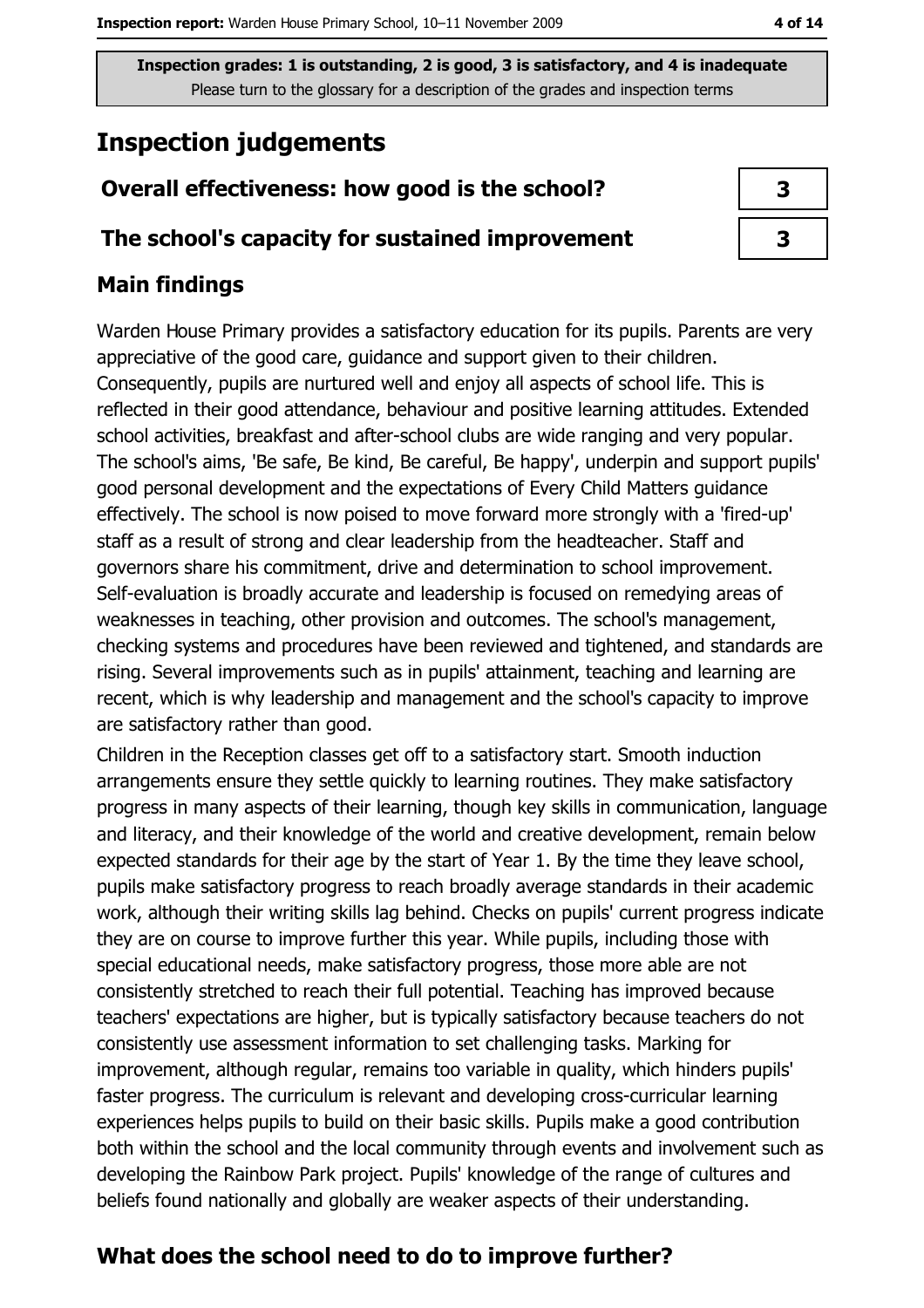- Increase the pupils' rate of progress from satisfactory to good in English,  $\blacksquare$ mathematics and science throughout the school by:
	- ensuring that teaching activities consistently challenge the more able
	- making sure learning tasks take account of pupils' prior attainment and individual needs more precisely to set challenging tasks.
- Ensure teaching is consistently good or better in raising expectations and challenge, especially in writing, by:
	- sharing and adopting good teaching practices throughout the school
	- providing more learning opportunities across subjects, especially in writing, that use relevant and interesting experiences
	- making sure marking of pupils' work clearly points to what they need to do to improve their work.
- Strengthen pupils' awareness of those people who have different beliefs and backgrounds represented in the United Kingdom and further afield by:
	- developing links with a contrasting school so that pupils can gain some first-hand experience of meeting pupils from different cultures in the United Kingdom
	- extending opportunities for pupils to learn and understand about people's different beliefs, cultures and backgrounds around the world.

### **Outcomes for individuals and groups of pupils**

Pupils' behaviour is good and pupils say 'Breathing Space' helps them to be calm and take greater responsibility for their own behaviour. Many parents, pupils and staff confirmed that behaviour was good and said it had improved. Pupils enjoy school and their good attendance reflects this. Many participate and enjoy a wide range of activities from gardening to golf. Pupils settle guickly to learning tasks and work hard independently and in small groups. Pupils eagerly told inspectors about their 'green gang' and the recent firework display. They have an excellent understanding of the importance of leading healthy lifestyles and choose to eat free fruit daily. They loved 'wake up and shake up' and this week's multi-skills and athletics workshops, and enjoy responsibilities such as running the playtime games shop and being 'buddies'. They raise funds for charities and during noise awareness week school council members met with staff to discuss ideas to make lunch in the hall more enjoyable and less noisy. Pupils learn about other faiths and cultural traditions and the school has plans to extend their experiences of meeting and mixing with people from a range of cultural backgrounds. This contributes satisfactorily to pupils' satisfactory spiritual, moral, social and cultural development.

Results in recent Year 6 national tests have varied but the downward trend in years has been reversed because the school has tackled the underlying causes of previous underperformance effectively. The latest results in Years 2 and 6 were close to national standards and currently pupils are on track to reach higher standards. Progress was

# 3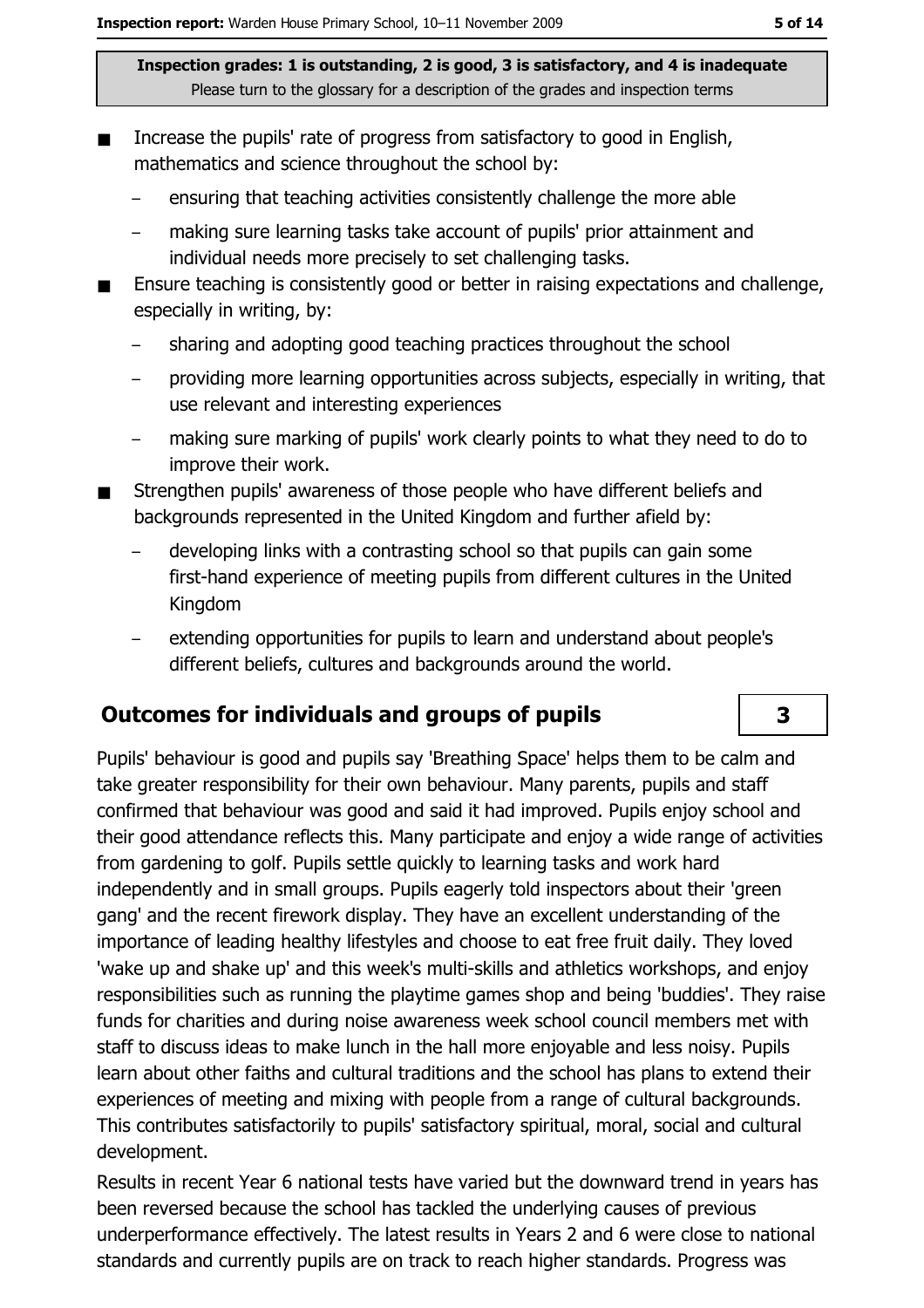satisfactory in the lessons seen and work in pupils' books showed it to be accelerating, although in writing this is less marked than in other areas. Most noticeable are improvements in reading. Pupils are now making up for 'lost ground' as a result of recent improvements in teaching and learning, and the curriculum. There is no significant variation in the progress of different groups, though more could be done to consistently challenge more able pupils. More accurate identification of pupils with special educational needs and/or learning disabilities and targeted support now ensure they make the progress they should.

These are the grades for pupils' outcomes

| Pupils' achievement and the extent to which they enjoy their learning                                                     |                         |  |
|---------------------------------------------------------------------------------------------------------------------------|-------------------------|--|
| Taking into account:<br>Pupils' attainment <sup>1</sup>                                                                   | 3                       |  |
| The quality of pupils' learning and their progress                                                                        | 3                       |  |
| The quality of learning for pupils with special educational needs and/or<br>disabilities and their progress               | 3                       |  |
| The extent to which pupils feel safe                                                                                      | $\mathbf{2}$            |  |
| <b>Pupils' behaviour</b>                                                                                                  | $\overline{\mathbf{2}}$ |  |
| The extent to which pupils adopt healthy lifestyles                                                                       | 1                       |  |
| The extent to which pupils contribute to the school and wider community                                                   |                         |  |
| The extent to which pupils develop workplace and other skills that will<br>contribute to their future economic well-being |                         |  |
| Taking into account:<br>Pupils' attendance <sup>1</sup>                                                                   |                         |  |
| The extent of pupils' spiritual, moral, social and cultural development                                                   |                         |  |

#### How effective is the provision?

Teaching is satisfactory, but is an improving picture as inspectors observed a number of lessons where teaching was good. Effective use of information and communication technology to support learning, combined with better cross-curricular links, are enriching pupils' learning experiences. Pupils particularly enjoy lessons and their learning improves when lessons maintain a good pace and they are actively engaged. For example, Year 2 pupils were encouraged to choose which mathematical problems they wanted to solve

The grades for attainment and attendance are: 1 is high; 2 is above average; 3 is broadly average; and 4 is low.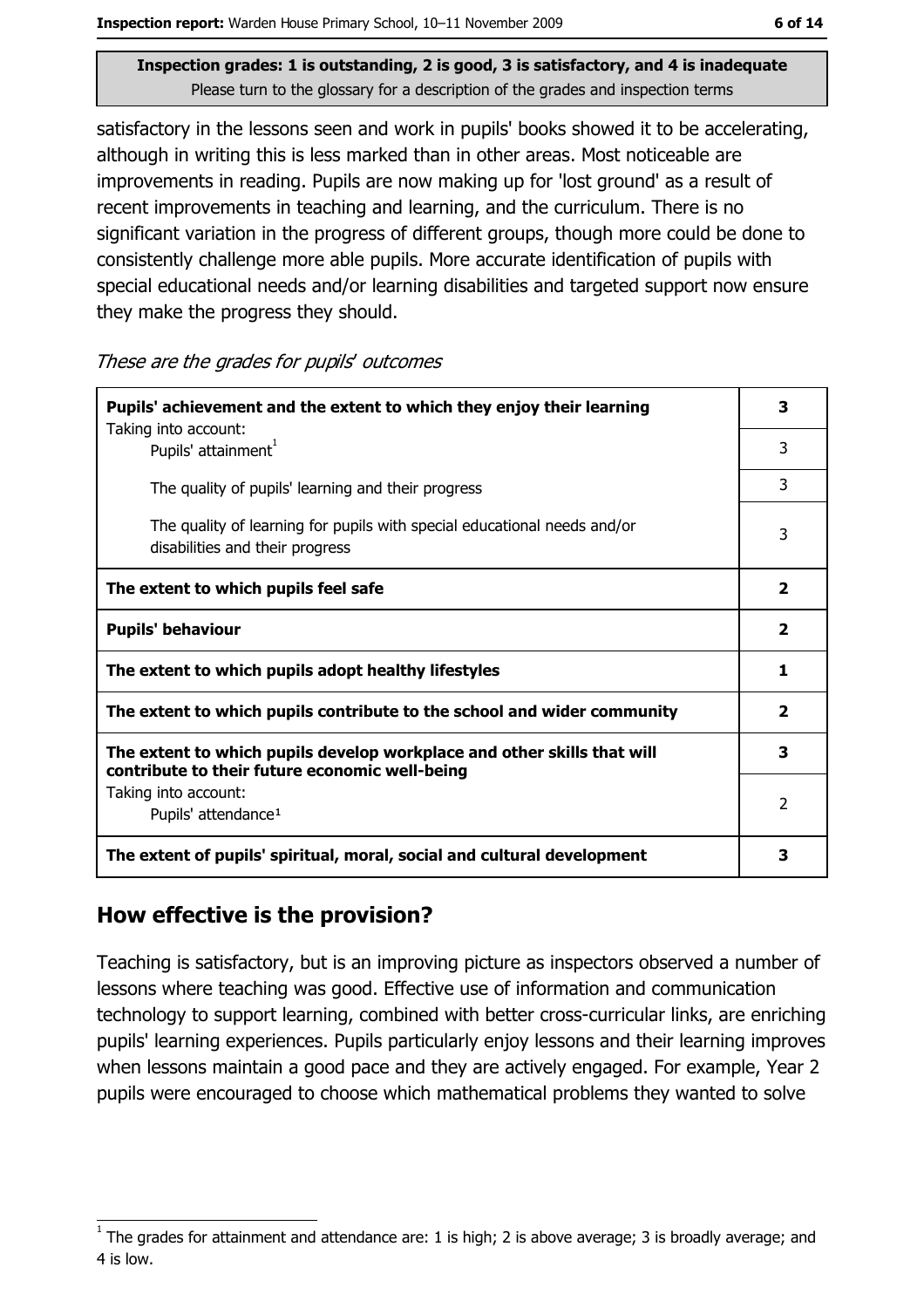and confidently did so. Pupils know their targets. Self-assessment and teachers' marking are beginning to help them identify how well they are doing and to know how to improve their work, particularly in writing, but this is inconsistent. There are still weaknesses in the way that pupils are challenged to improve their standards, especially in writing and ensuring more able pupils always do as well as they can.

The curriculum is adequately matched to pupils' needs. In recognition of its work, the school has gained several awards, including a silver French award. Opportunities for writing are becoming more meaningful and challenging, especially when learning is linked to real-life experiences, but this not sufficiently well developed. 'Writers of the week' and 'Mighty Maths Awards' celebrate pupils' achievements well. Pupils enjoy topic work which promotes a good balance of different subjects and skills, as in science, history and information and communication technology. Year 6 pupils, for example, made circuit boards for a sound system to alert them of oncoming enemies as part of their Second World War topic. The greater emphasis placed on developing pupils' reading skills is also lifting pupils' writing skills. The strong focus given to pupils' personal development and well-being is securing pupils' confidence. They showed great empathy in a very moving Year 3 Remembrance Assembly. Many participate in and enjoy the wide range of enrichment and extended school activities that also reflect the strong partnerships forged with local schools. The Early Years Foundation Stage curriculum continues to improve, with high priority given to children's welfare and parental involvement in their children's learning.

The pastoral care, support and quidance are key strengths. Staff work extremely hard to provide for and support pupils' needs. Strong links with outside agencies and significant family liaison work are having an increasing impact on pupils' learning. Specific and intensive learning programmes support vulnerable pupils well. Transition arrangements are good. While many parents engage well with the school through events such as family days and events, open evenings and excursions, the school is trying hard to engage those 'hard-to-reach' parents who are less involved.

| These are the grades for the quality of provision |  |  |  |
|---------------------------------------------------|--|--|--|
|                                                   |  |  |  |

| The quality of teaching                                                                                    |  |
|------------------------------------------------------------------------------------------------------------|--|
| Taking into account:<br>The use of assessment to support learning                                          |  |
| The extent to which the curriculum meets pupils' needs, including, where<br>relevant, through partnerships |  |
| The effectiveness of care, guidance and support                                                            |  |

### How effective are leadership and management?

The headteacher has an ambitious vision leading to improvement and has inspired staff and pupils to strive to do better. Pupils and parents recognise the recent improvements made. Curriculum leaders are enthusiastic and have correctly identified where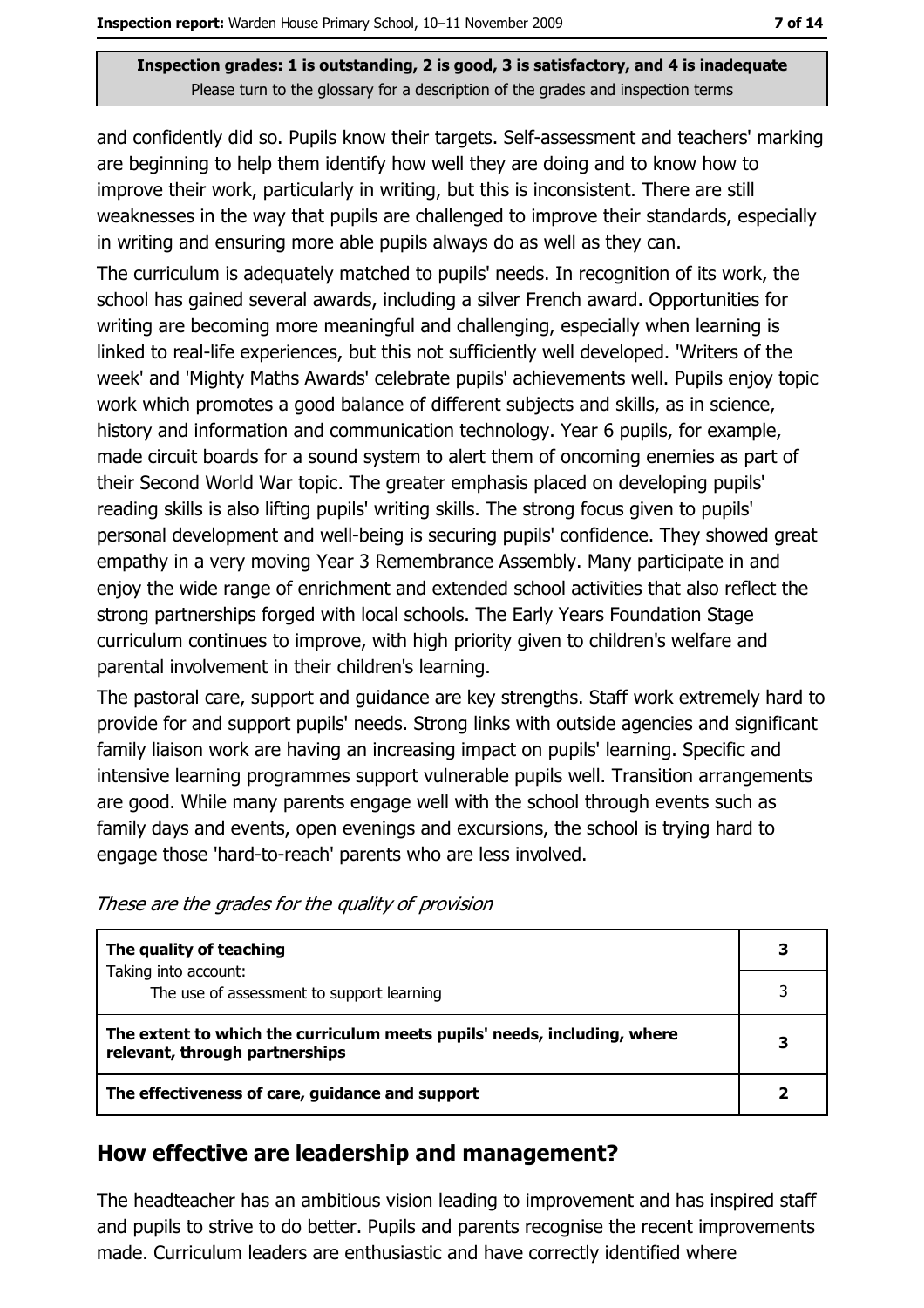improvement is required. It is, however, too soon for the initiatives to have resulted in sustained higher outcomes. Targets set are now more challenging and regular monitoring of teaching and learning is leading to improvements. The governing body has been through a period of turbulence, but is now in a position to offer the school support and challenge. They are not yet advanced in their plans across all strands of community cohesion. Strengths lie within the school and its immediate community. Their success in promoting community cohesion further afield is developing. One good example is the residential trip and French rugby tournament held in Calais. Leadership is focused on the need to ensure a more consistent level of good teaching or better across all classes. Self-evaluation is broadly accurate and senior leaders monitor the school's work rigorously. Staff now know that they are accountable. The inclusion and safety of pupils has high priority and robust safeguarding procedures are in place. Practices for promoting equality of opportunity and tackling discrimination are only satisfactory as pupils' higher attainment is not yet sustained or significantly embedded.

|  | These are the grades for leadership and management |
|--|----------------------------------------------------|
|  |                                                    |

| The effectiveness of leadership and management in embedding ambition and<br>driving improvement                                                                     |                         |  |  |
|---------------------------------------------------------------------------------------------------------------------------------------------------------------------|-------------------------|--|--|
| Taking into account:<br>The leadership and management of teaching and learning                                                                                      | 3                       |  |  |
| The effectiveness of the governing body in challenging and supporting the<br>school so that weaknesses are tackled decisively and statutory responsibilities<br>met | 3                       |  |  |
| The effectiveness of the school's engagement with parents and carers                                                                                                | $\overline{\mathbf{2}}$ |  |  |
| The effectiveness of partnerships in promoting learning and well-being                                                                                              | $\overline{\mathbf{2}}$ |  |  |
| The effectiveness with which the school promotes equality of opportunity and<br>tackles discrimination                                                              | 3                       |  |  |
| The effectiveness of safeguarding procedures                                                                                                                        | $\overline{\mathbf{2}}$ |  |  |
| The effectiveness with which the school promotes community cohesion                                                                                                 | 3                       |  |  |
| The effectiveness with which the school deploys resources to achieve<br>value for money                                                                             | з                       |  |  |

# **Early Years Foundation Stage**

From their starting points, which are lower than expected for their age, children make satisfactory progress in most areas of learning. By the end of the Reception Year, their standards are below average. Good induction systems and good parental involvement reflect the strong focus on children's welfare. For example, scrap books have been sent home to encourage parents to be involved in developmental learning with their child to connect learning at home and at school. The learning environment is improving and is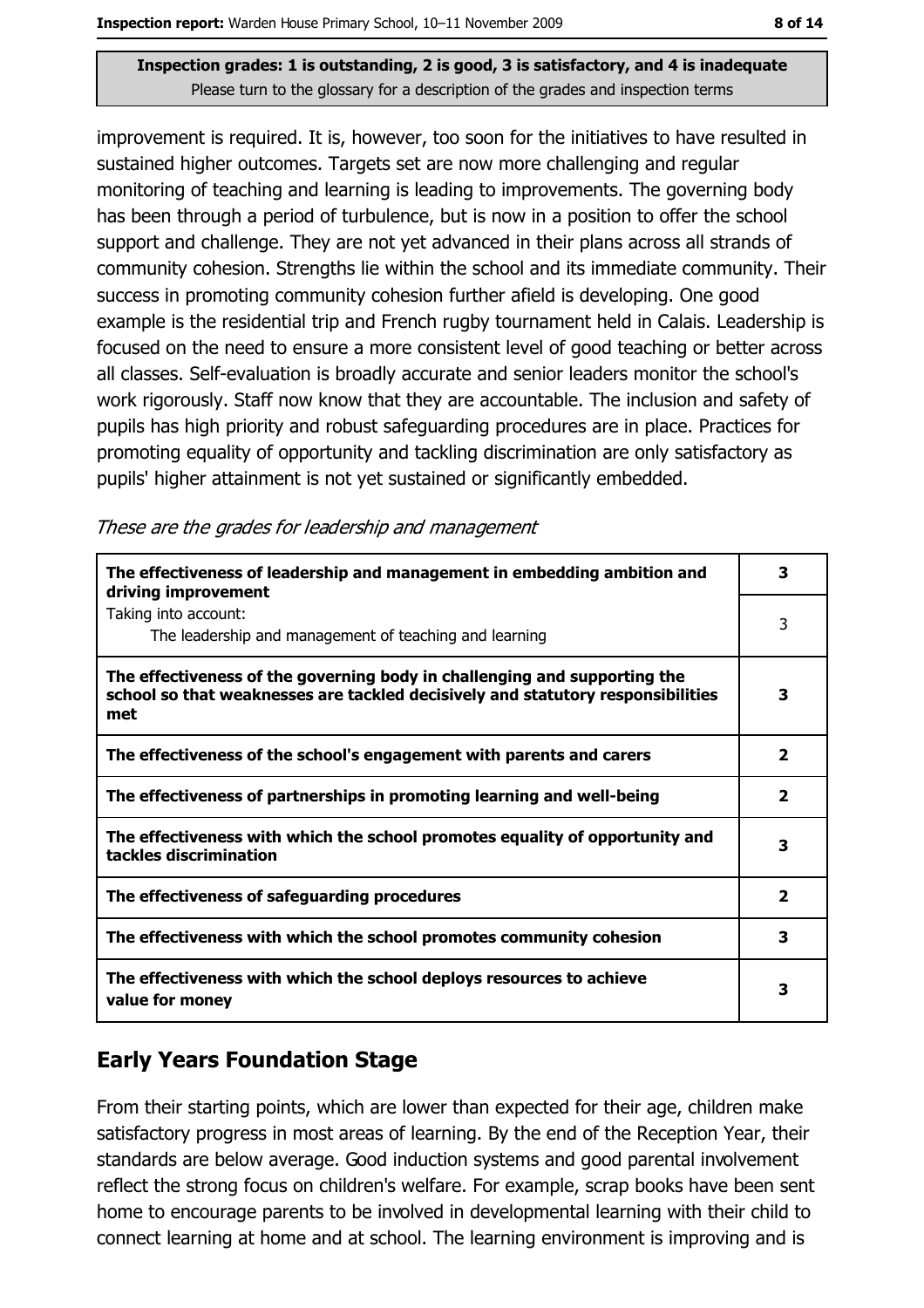well organised and children can freely flow indoors and out to learn. A new assessment programme has led to matching planning to work to ensure children make the best progress into Year 1. This has resulted in more opportunities for writing and an increased interest in boys' writing. However, this is work in progress and further enrichment is required to prepare children for writing. Additionally, the teaching of blending of letters and sounds has led to improved progress, including for vulnerable groups. Leadership and management are satisfactory and show a satisfactory understanding of the learning requirements of young children. Nonetheless, more needs to be done to ensure learning is always stimulating and vibrant with increased opportunities for role play so that children's imagination, creativity and enguiry skills are captured in readiness for writing.

These are the grades for the Early Years Foundation Stage

| <b>Overall effectiveness of the Early Years Foundation Stage</b>                             | 3 |
|----------------------------------------------------------------------------------------------|---|
| Taking into account:<br>Outcomes for children in the Early Years Foundation Stage            |   |
| The quality of provision in the Early Years Foundation Stage                                 |   |
| The effectiveness of leadership and management of the Early Years<br><b>Foundation Stage</b> | 3 |

### **Views of parents and carers**

Overall, the very large majority of parents are satisfied with the school. In two of the areas surveyed, concerning the way in which the school deals with unacceptable pupil behaviour and takes account of parents' suggestions and concerns, a very small minority were negative. Nearly a quarter of the questionnaires had comments included, the great majority of which were entirely positive. Many expressed how pleased they were with the recent improvements in the school's work and all the positive changes made by the headteacher. There were no common threads in the very few questionnaires containing negative comments. A small minority of pupils and staff in the questionnaire returns disagreed that behaviour was good, but inspectors could find no compelling evidence to support this perception.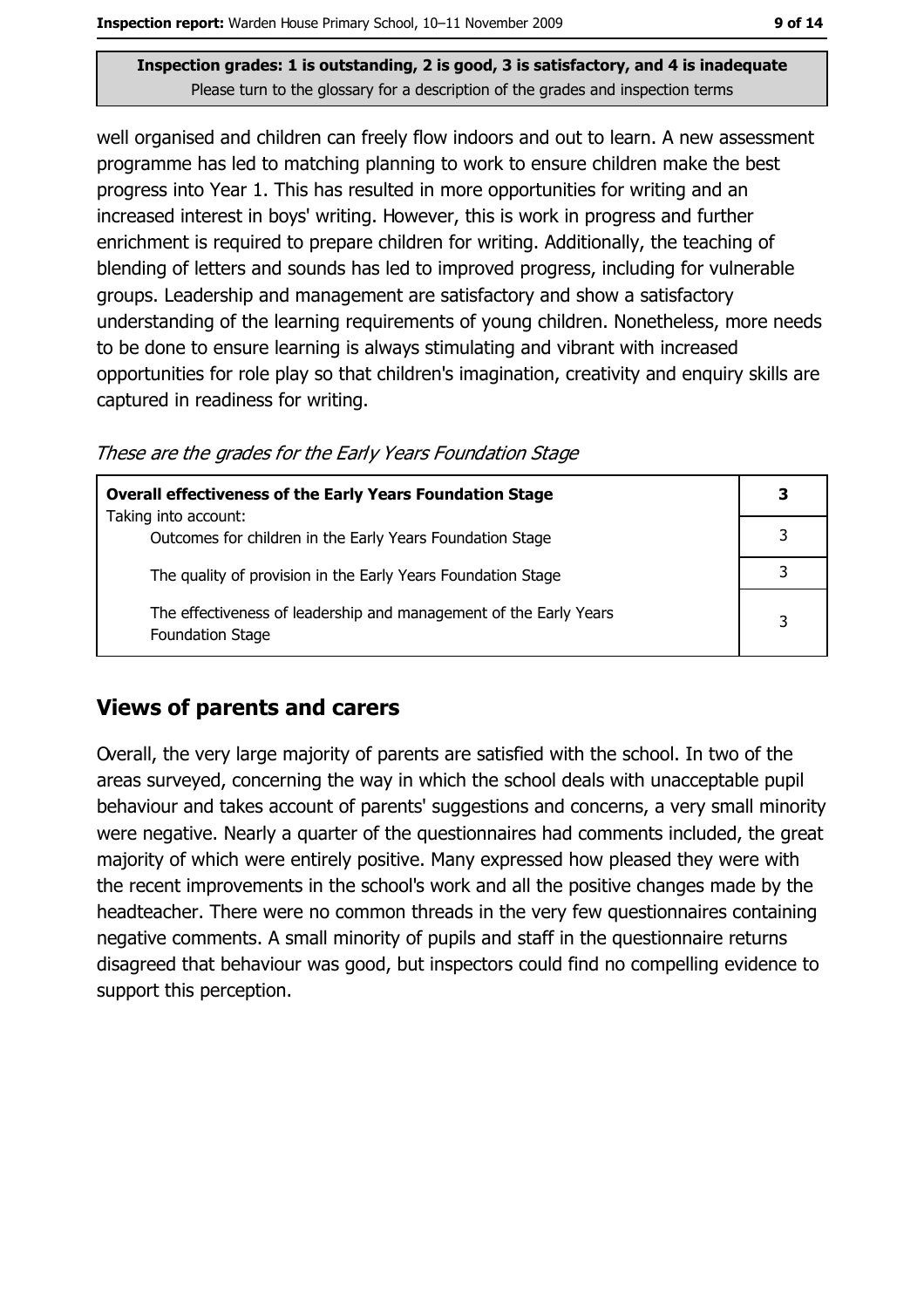#### Responses from parents and carers to Ofsted's questionnaire

Ofsted invited all the registered parents and carers of pupils registered at Warden House Primary School to complete a questionnaire about their views of the school.

In the questionnaire, parents and carers were asked to record how strongly they agreed with 13 statements about the school.

The inspection team received 83 completed questionnaires by the end of the on-site inspection. In total, there are 387 pupils registered at the school.

| <b>Statements</b>                                                                                                                                                                                                                                       |              | <b>Strongly</b><br><b>Agree</b> |              | <b>Agree</b>  |                | <b>Disagree</b> |                | <b>Strongly</b><br>disagree |
|---------------------------------------------------------------------------------------------------------------------------------------------------------------------------------------------------------------------------------------------------------|--------------|---------------------------------|--------------|---------------|----------------|-----------------|----------------|-----------------------------|
|                                                                                                                                                                                                                                                         | <b>Total</b> | $\frac{1}{2}$                   | <b>Total</b> | $\frac{0}{0}$ | <b>Total</b>   | $\frac{0}{0}$   | <b>Total</b>   | $\frac{1}{2}$               |
| My child enjoys school                                                                                                                                                                                                                                  | 53           | 64                              | 26           | 31            | 2              | $\overline{2}$  | $\mathbf{1}$   | $\mathbf{1}$                |
| The school keeps my child<br>safe                                                                                                                                                                                                                       | 45           | 54                              | 37           | 45            | $\mathbf{1}$   | 1               | 0              | 0                           |
| The school informs me<br>about my child's progress                                                                                                                                                                                                      | 45           | 54                              | 32           | 39            | 5              | 6               | $\mathbf{0}$   | 0                           |
| My child is making enough<br>progress at this school                                                                                                                                                                                                    | 46           | 55                              | 31           | 37            | 5              | 6               | $\mathbf{1}$   | $\mathbf{1}$                |
| The teaching is good at this<br>school                                                                                                                                                                                                                  | 54           | 65                              | 26           | 31            | $\overline{2}$ | $\overline{2}$  | 0              | 0                           |
| The school helps me to<br>support my child's learning                                                                                                                                                                                                   | 46           | 55                              | 30           | 36            | 6              | 7               | 0              | 0                           |
| The school helps my child to<br>have a healthy lifestyle                                                                                                                                                                                                | 49           | 59                              | 34           | 41            | $\mathbf 0$    | 0               | 0              | 0                           |
| The school makes sure that<br>my child is well prepared for<br>the future (for example<br>changing year group,<br>changing school, and for<br>children who are finishing<br>school, entering further or<br>higher education, or<br>entering employment) | 37           | 45                              | 35           | 42            | $\overline{2}$ | $\overline{2}$  | $\mathbf{1}$   | $\mathbf{1}$                |
| The school meets my child's<br>particular needs                                                                                                                                                                                                         | 51           | 61                              | 27           | 32            | $\overline{2}$ | $\overline{2}$  | 2              | $\overline{2}$              |
| The school deals effectively<br>with unacceptable behaviour                                                                                                                                                                                             | 30           | 36                              | 42           | 51            | 6              | $\overline{7}$  | 3              | 4                           |
| The school takes account of<br>my suggestions and<br>concerns                                                                                                                                                                                           | 45           | 54                              | 28           | 34            | 8              | 10              | 0              | 0                           |
| The school is led and<br>managed effectively                                                                                                                                                                                                            | 42           | 51                              | 37           | 45            | $\mathbf{1}$   | $\mathbf{1}$    | $\overline{2}$ | $\overline{2}$              |
| Overall, I am happy with my<br>child's experience at this<br>school                                                                                                                                                                                     | 56           | 67                              | 22           | 26            | 3              | $\overline{4}$  | $\mathbf{1}$   | $\mathbf{1}$                |

The table above summarises the responses that parents and carers made to each statement. The percentages indicate the proportion of parents and carers giving that response out of the total number of completed questionnaires. Where one or more parents and carers chose not to answer a particular question, the percentages will not add up to 100%.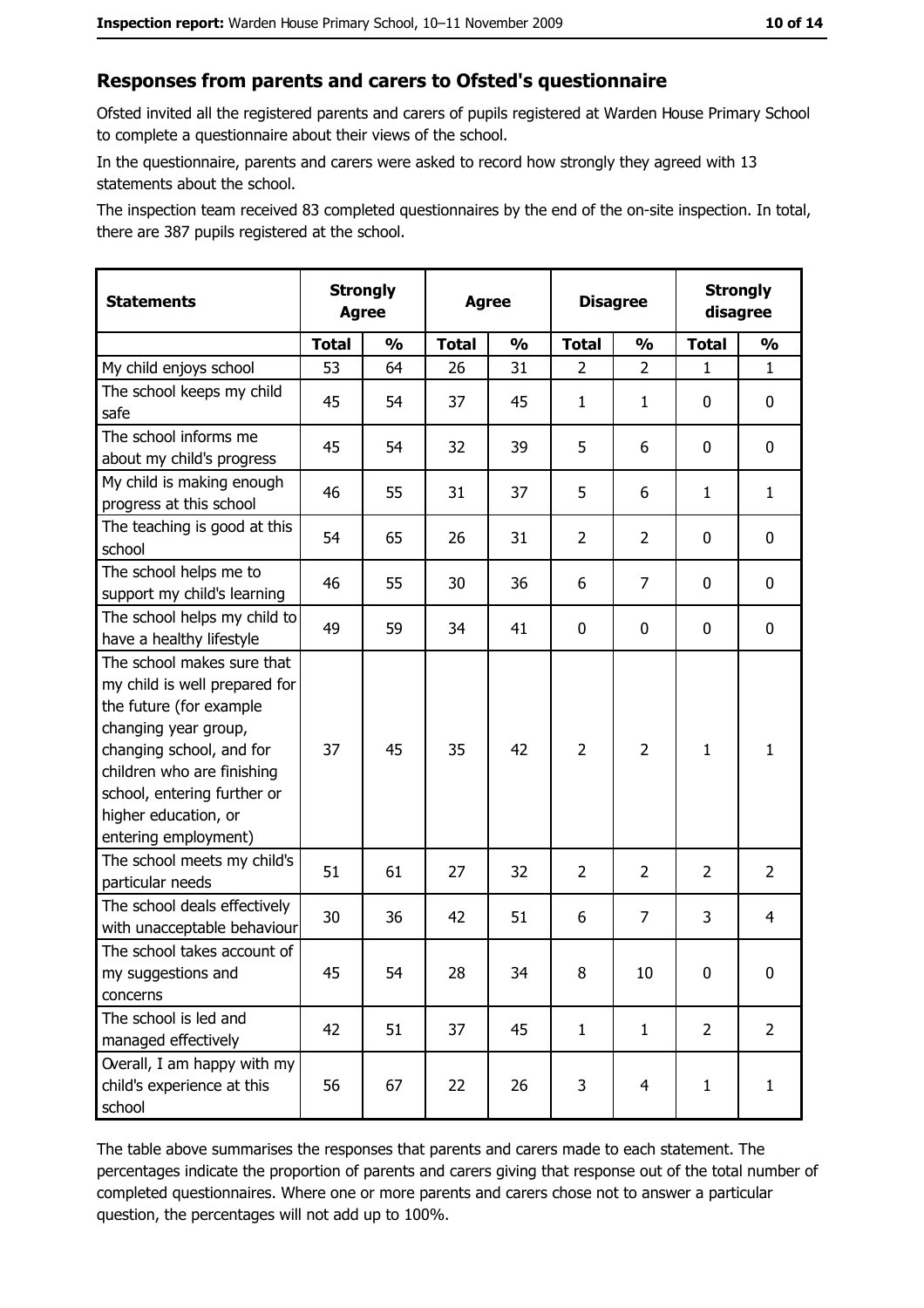# Glossary

| <b>Grade</b> | <b>Judgement</b> | <b>Description</b>                                                                                                                                                                                                               |
|--------------|------------------|----------------------------------------------------------------------------------------------------------------------------------------------------------------------------------------------------------------------------------|
| Grade 1      | Outstanding      | These features are highly effective. An oustanding<br>school provides exceptionally well for its pupils' needs.                                                                                                                  |
| Grade 2      | Good             | These are very positive features of a school. A school<br>that is good is serving its pupils well.                                                                                                                               |
| Grade 3      | Satisfactory     | These features are of reasonable quality. A satisfactory<br>school is providing adequately for its pupils.                                                                                                                       |
| Grade 4      | Inadequate       | These features are not of an acceptable standard. An<br>inadequate school needs to make significant<br>improvement in order to meet the needs of its pupils.<br>Ofsted inspectors will make further visits until it<br>improves. |

# What inspection judgements mean

### Overall effectiveness of schools inspected between September 2007 and July 2008

|                       | Overall effectiveness judgement (percentage of<br>schools) |      |                     |                   |  |
|-----------------------|------------------------------------------------------------|------|---------------------|-------------------|--|
| <b>Type of school</b> | <b>Outstanding</b>                                         | Good | <b>Satisfactory</b> | <b>Inadequate</b> |  |
| Nursery schools       | 39                                                         | 58   | 3                   | 0                 |  |
| Primary schools       | 13                                                         | 50   | 33                  | 4                 |  |
| Secondary schools     | 17                                                         | 40   | 34                  | 9                 |  |
| Sixth forms           | 18                                                         | 43   | 37                  | $\overline{2}$    |  |
| Special schools       | 26                                                         | 54   | 18                  | $\overline{2}$    |  |
| Pupil referral units  | 7                                                          | 55   | 30                  | 7                 |  |
| All schools           | 15                                                         | 49   | 32                  | 5                 |  |

New school inspection arrangements were introduced on 1 September 2009. This means that inspectors now make some additional judgements that were not made previously.

The data in the table above were reported in The Annual Report of Her Majesty's Chief Inspector of Education, Children's Services and Skills 2007/08.

Percentages are rounded and do not always add exactly to 100. Secondary school figures include those that have sixth forms, and sixth form figures include only the data specifically for sixth form inspection judgements.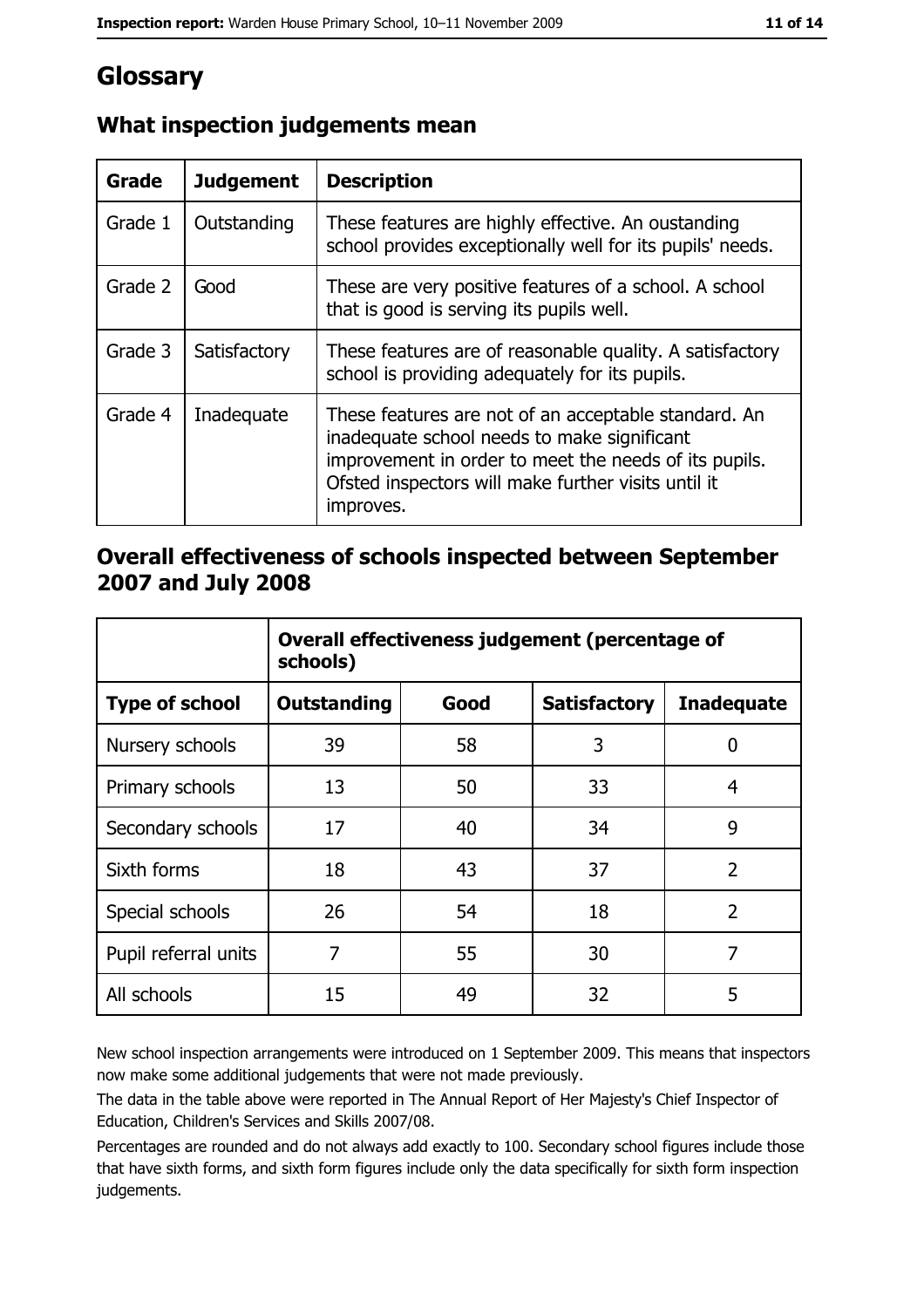# **Common terminology used by inspectors**

| Achievement:                  | the progress and success of a pupil in<br>their learning, development or training.                                                                                                                                                                                                                           |
|-------------------------------|--------------------------------------------------------------------------------------------------------------------------------------------------------------------------------------------------------------------------------------------------------------------------------------------------------------|
| Attainment:                   | the standard of the pupils' work shown by<br>test and examination results and in<br>lessons.                                                                                                                                                                                                                 |
| Capacity to improve:          | the proven ability of the school to<br>continue improving. Inspectors base this<br>judgement on what the school has<br>accomplished so far and on the quality of<br>its systems to maintain improvement.                                                                                                     |
| Leadership and management:    | the contribution of all the staff with<br>responsibilities, not just the headteacher,<br>to identifying priorities, directing and<br>motivating staff and running the school.                                                                                                                                |
| Learning:                     | how well pupils acquire knowledge,<br>develop their understanding, learn and<br>practise skills and are developing their<br>competence as learners.                                                                                                                                                          |
| <b>Overall effectiveness:</b> | inspectors form a judgement on a school's<br>overall effectiveness based on the findings<br>from their inspection of the school. The<br>following judgements, in particular,<br>influence what the overall effectiveness<br>judgement will be.                                                               |
|                               | The school's capacity for sustained<br>improvement.<br>Outcomes for individuals and groups<br>of pupils.<br>The quality of teaching.<br>The extent to which the curriculum<br>meets pupil's needs, including where<br>relevant, through partnerships.<br>The effectiveness of care, guidance<br>and support. |
| Progress:                     | the rate at which pupils are learning in<br>lessons and over longer periods of time. It<br>is often measured by comparing the<br>pupils' attainment at the end of a key<br>stage with their attainment when they<br>started.                                                                                 |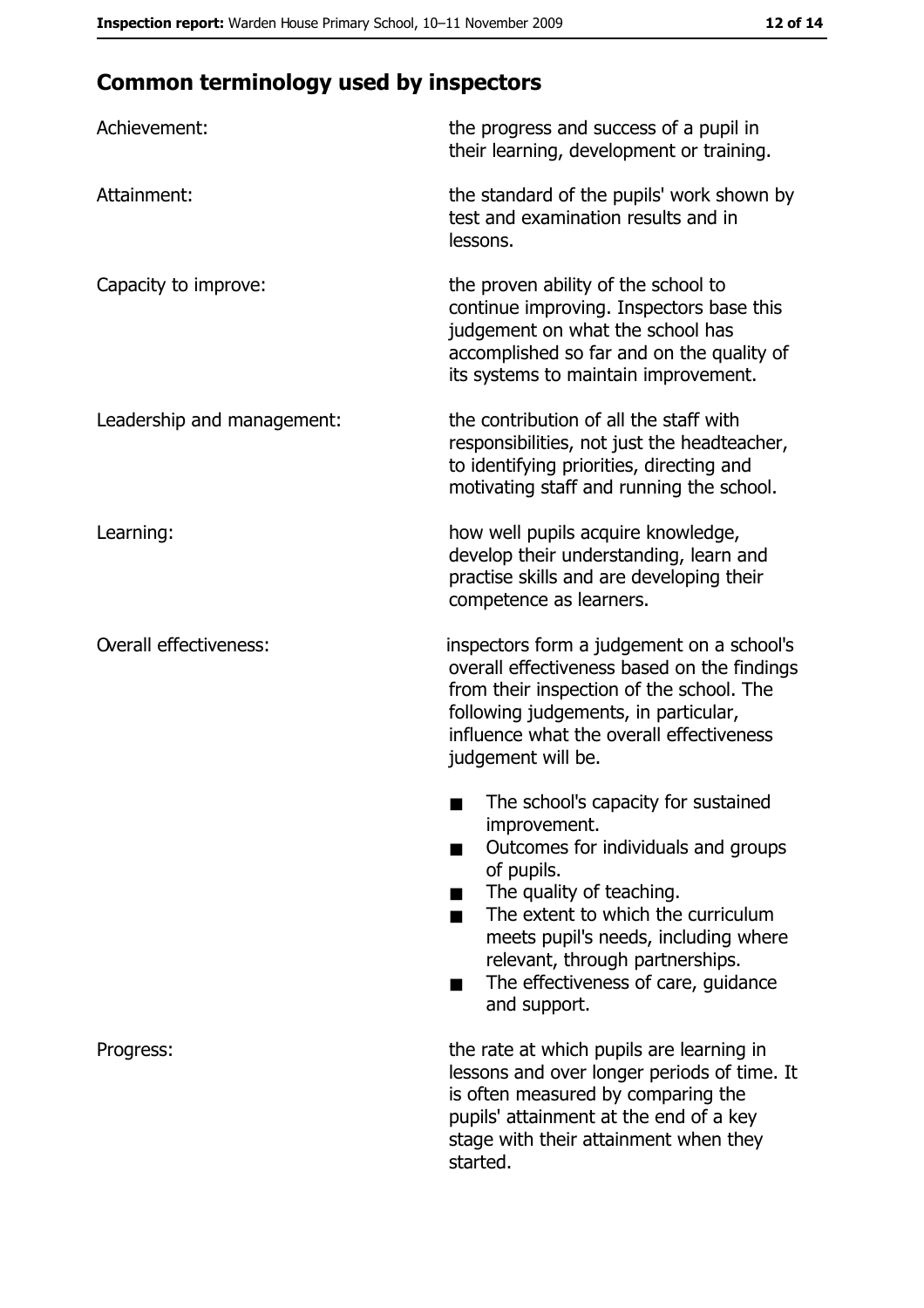This letter is provided for the school, parents and carers to share with their children. It describes Ofsted's main findings from the inspection of their school.



#### 12 November 2009

Dear Pupils,

Inspection of Warden House School, Deal CT14 9SF

We really enjoyed talking to you. Thank you for being so friendly and helpful. Warden House School is providing you with a satisfactory education. We share your view that the care and support you are given by staff is a real strength. Your behaviour is good, you play well together and work hard. Well done! We think your games shop is a great idea! We were very impressed at how much you knew about keeping fit and healthy. You told us about the many recent improvements in your school and how much you enjoyed all the different clubs and activities. Your headteacher, staff and governors work hard and we can see lots of improvements. Teaching is satisfactory and improving. You are making satisfactory progress and most of you are now making better progress than you have recently. You are making up for previous gaps in your learning and attain average standards. We think that some of you, especially those of you who find learning easy, could do even better than you are doing now. We think all of you could do even better in writing. You can help by keeping up the good work.

To maintain your school's improvement, we have asked your headteacher and the staff to:

- help you make better progress in English, mathematics and science by making sure  $\blacksquare$ the work you do is always at the right level and teachers use the information about how well you should be doing to set harder work, especially for those of you who find learning easy
- check teachers always expect you to do as well as you can, especially in your  $\blacksquare$ writing, and get teachers to share their ideas about what teaching methods work well and make sure you have more 'real-life' experiences and interesting learning opportunities across different subjects to 'fire up' your writing and make sure when teachers mark your work you are clear about what you need to do to improve it
- develop links with schools in this country and further afield to help you find out  $\blacksquare$ about children who may have different beliefs, cultures and backgrounds to you. Yours sincerely,

Sheila Browning

Lead inspector